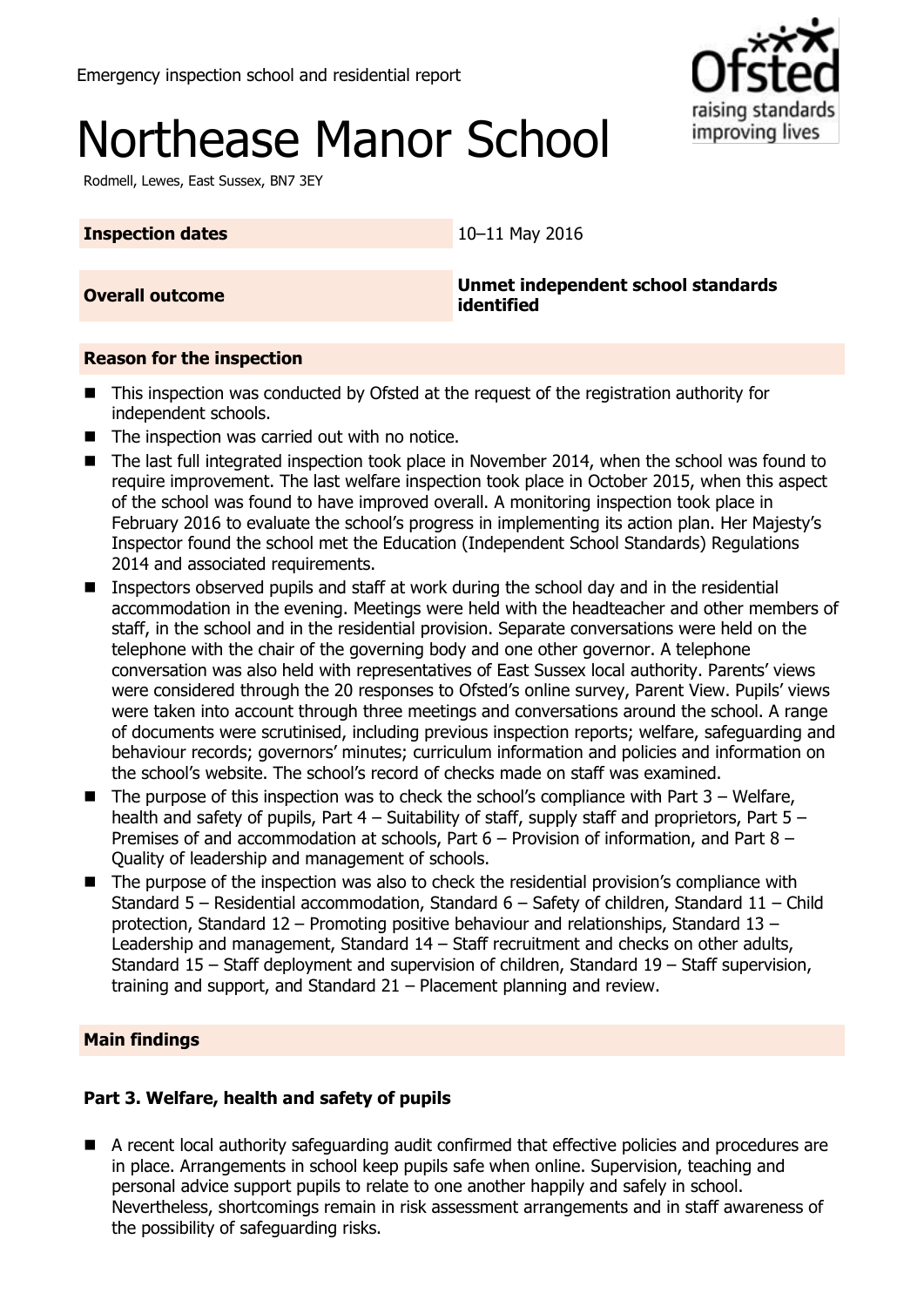- Poor record-keeping in the past limits staff in ensuring individual pupils' risk assessments take account of previous events and concerns. Sensibly, the designated safeguarding lead is reviewing all pupils' files to ensure that any unresolved incidents or events are identified and considered. Despite regular training, staff are not consistently understanding of the safeguarding risks pupils may face outside school due to pupils' special educational needs. These include the risks of exploitation or radicalisation, including through social media.
- Records of behaviour incidents, restraints and exclusions, and behaviour plans, do not routinely include the views of the pupils concerned or those who witnessed events. The school council meets infrequently. Overall, pupils' views are not considered or recorded effectively, to support the future care of individuals nor when wider services and improvements are planned. The newly appointed special educational needs coordinator ensures that pupils' views are recorded in pastoral support plans, but this good practice is limited.
- Risk assessments for staff working alone do not consider all likely events, for example the need to wait for a colleague to arrive when summoned, or of a pupil making an allegation.
- The school's behaviour policy is applied consistently by staff. Pupils value and respond well to the clear and spontaneous system of rewards and sanctions. The school environment, inside and out-of-doors, is calm and purposeful. Pupils move between lessons in an orderly way, arriving in good time. Inspectors observed no disruptive behaviour during lessons or around the school. Effective joint working by residential and school staff supports consistency in behaviour management and care for individual pupils.
- **Pupils of all ages are confident that should bullying occur, members of staff would step in** promptly to resolve the issue. Staff spend considerable time supporting pupils to respect one another and understand each other's differences. Pupils are helped to see that something they consider a joke may not be entertaining for others and may cause upset or offence.
- Staff supervision of pupils during social times, and when moving around the school, is organised and overseen effectively by the lead teacher for behaviour.
- The matron ensures that medical arrangements are efficient and caring. Pupils speak highly of this service. Pupils also speak highly of the food provided and care shown to them by catering staff.
- Risk assessments for educational visits are completed proficiently.

## **Part 4. Suitability of staff, supply staff and proprietors**

- The effectiveness of staff selection, recruitment and record-keeping is secure and improving further. This is due to clear leadership from the interim headteacher, the efficiency of the school business manager and reliable oversight by the safeguarding governor. The business manager and governors have completed safer recruitment training. However, staff induction processes are weak and appointments are not made subject to the completion of a successful probationary period.
- Staff training varies in its scope and effectiveness. The programme for residential staff has not been reviewed in the last year to determine its effectiveness. However, staff report feeling well informed for their roles. The gap year students who assist residential staff are not well trained in behaviour management or enrolled on courses to acquire appropriate qualifications.
- The work of the designated safeguarding lead is not supervised as closely as it should be, although advice is readily available from the knowledgeable safeguarding governor.
- Teaching staff receive regular training in welfare and safeguarding, but their development in teaching, learning and assessment is more limited. The headteacher has recognised this weakness and plans to make improvements.

## **Part 5. Premises of and accommodation at schools**

■ The school site is well maintained inside and out-of-doors. A dedicated team ensure all required checks are undertaken, for example of fire equipment, alarms, water hygiene and gas and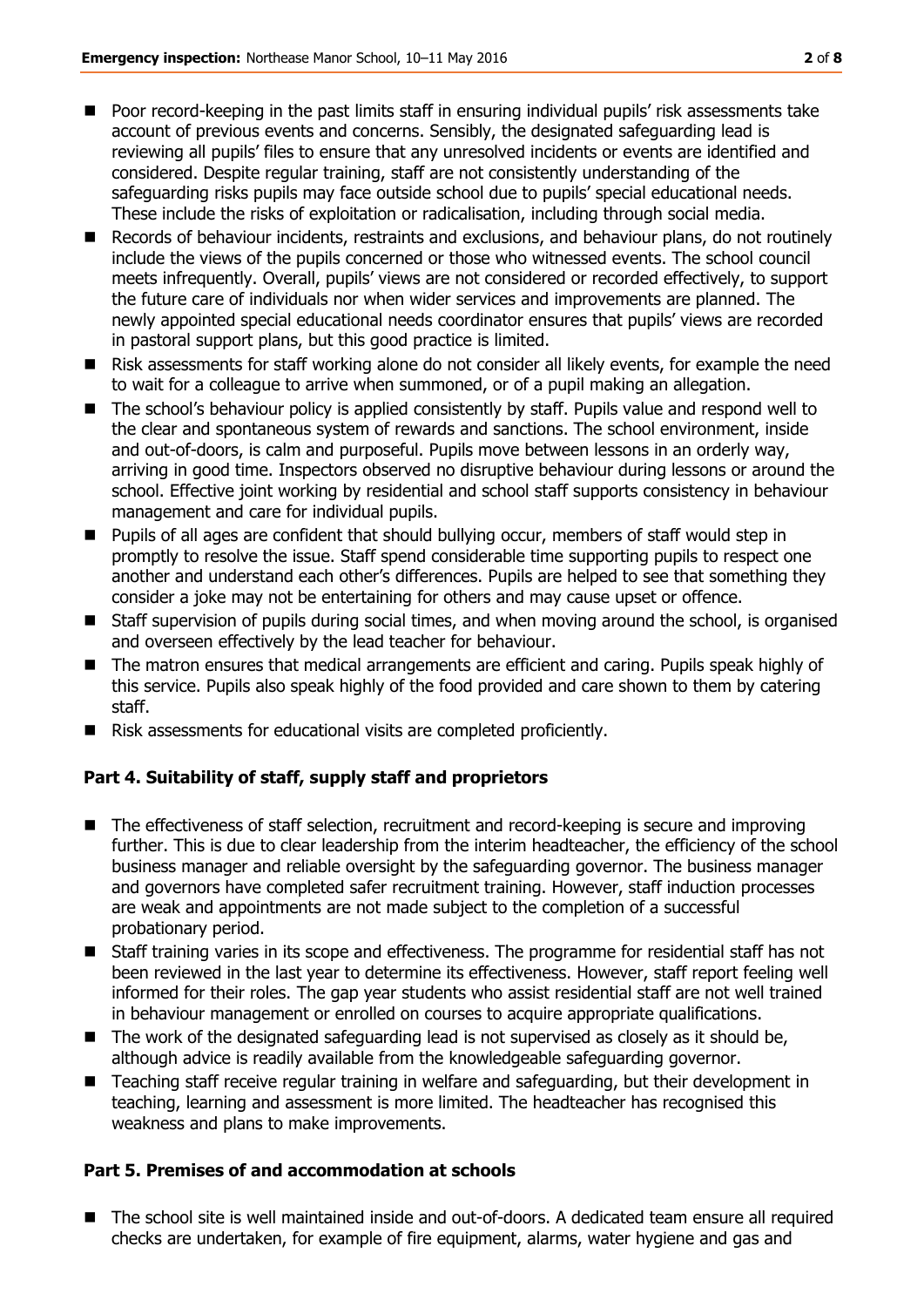electrical installations and equipment. Issues regarding the school's perimeter have been addressed effectively with the local council and national parks service.

- Classroom areas are in a suitable condition. Staff make effective use of smaller rooms for group sessions and individual therapies. Leaders' offices are suitable for their work and easily accessible to pupils. Corridors and public areas are kept safely clear.
- Boarding accommodation is of a suitable standard. The need for decoration in the boys' accommodation is recognised by the estates team. Arrangements for sharing are closely supervised and well reasoned.

#### **Part 6. Provision of information**

 The required information about annual income and expenditure relating to individual pupils is not provided to placing local authorities. All other required information is available on the school's website or on request.

#### **Part 8. Quality of leadership in and management of schools**

- Governors have not ensured that all the independent school standards or national minimum standards for residential schools are met. Until very recently, governors did not provide the expected oversight, scrutiny, challenge and support to leaders. This is now improving.
- Governors have not ensured regular unannounced visits to the boarding provision. This has resulted in an absence of suitable reports evaluating the effectiveness of the boarding provision and highlighting areas of good practice. Pupils have not had regular opportunities to speak about any improvements they would like to see made. This lack of oversight has caused the provision to falter in its development. Consequently, inspectors judged aspects of National Minimum Standard 20 as unmet. Furthermore, pupils' placement plans are not robust and do not make it clear how boarding will benefit the pupil. The head of boarding has recently started a development plan but this is yet to be completed and implemented.
- Governors met promptly with parents and staff to reassure them in the light of recent changes to senior leadership. Governors made swift and suitable appointments to vacancies which arose.
- The safeguarding governor meets regularly with the designated safeguarding lead and is well informed about the school's procedures and any current concerns.
- The finance governor has worked effectively with the school business manager to review the school's finances and ensure these are on a firm footing.
- The headteacher is establishing reliable communication between staff through regular meetings and responds promptly and personally to parents' queries and concerns.

#### **Compliance with regulatory requirements and national minimum standards for residential special schools**

#### **The school must take action to meet The Education (Independent School Standards) Regulations 2014 and associated requirements**

- Ensure that arrangements are made to safeguard and promote the welfare of pupils at the school and such arrangements have regard to any guidance issued by the Secretary of State (paragraphs 7, 7(a), 7(b)).
- **Ensure arrangements are made to safeguard and promote the welfare of boarders while they** are accommodated at the school; and that such arrangements have regard to the National Minimum Standards for Residential Special Schools (paragraphs 8, 8(a), 8(b)) .
- Ensure that the welfare of pupils at the school is safeguarded and promoted by the drawing up and effective implementation of a written risk assessment policy; and that appropriate action is taken to reduce risks that are identified (paragraphs 16, 16(a), 16(b)).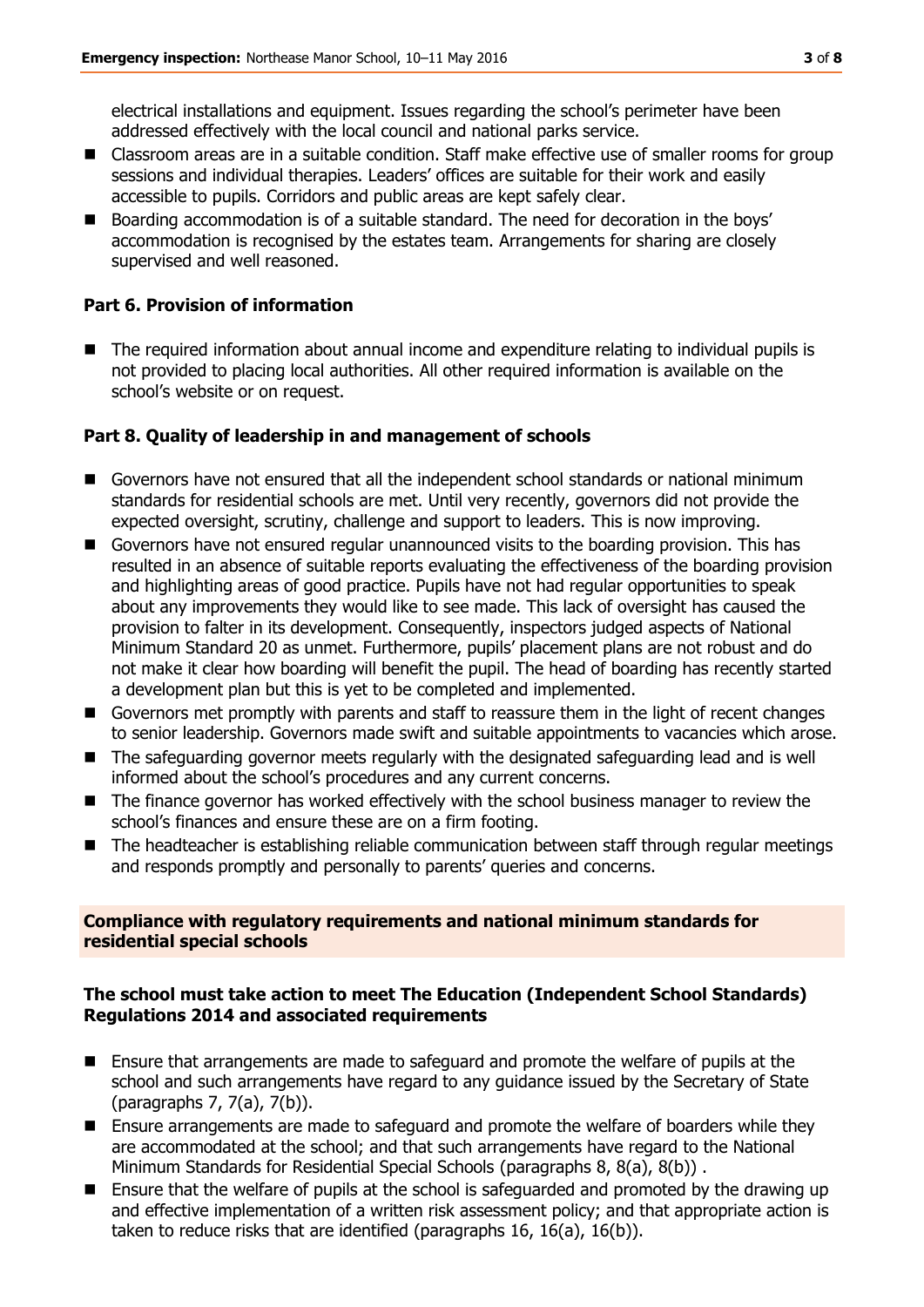- Ensure that where a pupil wholly or partly funded by a local authority (except where funding is solely for free of charge early years provision in accordance with the duty contained in section 7 of the Childcare Act 2006) is registered at the school, an annual account of income received and expenditure incurred by the school in respect of that pupil is provided to the local authority and, on request, to the Secretary of State (paragraphs 32(1), 32(1)(h)).
- Ensure leaders demonstrate good skills and knowledge appropriate to their role and fulfil their responsibilities effectively so that the independent school standards are met consistently (paragraphs 34(1), 34(1)(a), 34(1)(b)).
- **Ensure leaders actively promote the well-being of pupils (paragraphs 34(1), 34(1)(c) 34(2)).**

## **The school must meet the following national minimum standards for residential special schools**

- Arrangements are made to safeguard and promote the welfare of pupils at the school; and such arrangements have regard to any guidance issued by the Secretary of State (NMS 11.1).
- All children and staff are given an opportunity to discuss with a relevant adult (who was not directly involved) within 24 hours incidents of restraint, including reasonable force, they have been involved in, witnessed or been affected by (NMS 12.5).
- A written record is kept of major sanctions and the use of any reasonable force. Records include the information in Appendix 2 (use of reasonable force). The record is made within 24 hours and is legible. Children are encouraged to have their views recorded in the records. The school regularly reviews any instances of the use of reasonable force and examines trends or issues to enable staff to reflect and learn in a way that will inform future practice (NMS 12.6).
- The school's governing body and/or proprietor monitors the effectiveness of the leadership, management and delivery of the boarding and welfare provision in the school, and takes appropriate action where necessary (NMS 13.1).
- There is clear leadership and management of the practice and development of residential and care provision in the school, and effective links are made between academic and residential staff (NMS 13.2).
- The school's leadership and management demonstrate good skills and knowledge appropriate to their role (NMS 13.3).
- Staff are equipped with the skills required to meet the needs of the children as they relate to the purpose of the setting. Training keeps them up to date with professional, legal and practice developments and reflects the policies, legal obligations and business needs of the school (NMS 19.1).
- All existing care staff have attained a relevant minimum level 3 qualification or have qualifications which demonstrate the same competencies. All new staff engaged from the commencement of these Standards hold these qualifications or begin working towards them within 3 months of confirmation of employment (NMS 19.2).
- The learning and development programme is evaluated for effectiveness at least annually and is updated if necessary (NMS 19.4).
- All staff have access to support and advice for their role. They also have regular supervision and formal annual appraisal of their performance (NMS 19.6).
- The governing body, trustees, partnership, or organisation responsible for carrying on the school arrange for one of their number, or a representative who is independent of the management of the school, to visit the school six times, spread evenly, over the course of a school year and complete a written report on the conduct of the school. Where the school has an individual proprietor, that person may carry out such visits personally if they are not also the headteacher (or school equivalent) (NMS 20.1).
- **Most monitoring visits are carried out unannounced. They include:** 
	- checks on the school's records of attendance, complaints, sanctions, use of reasonable force, risk assessments, and where they exist, individual care plans for children;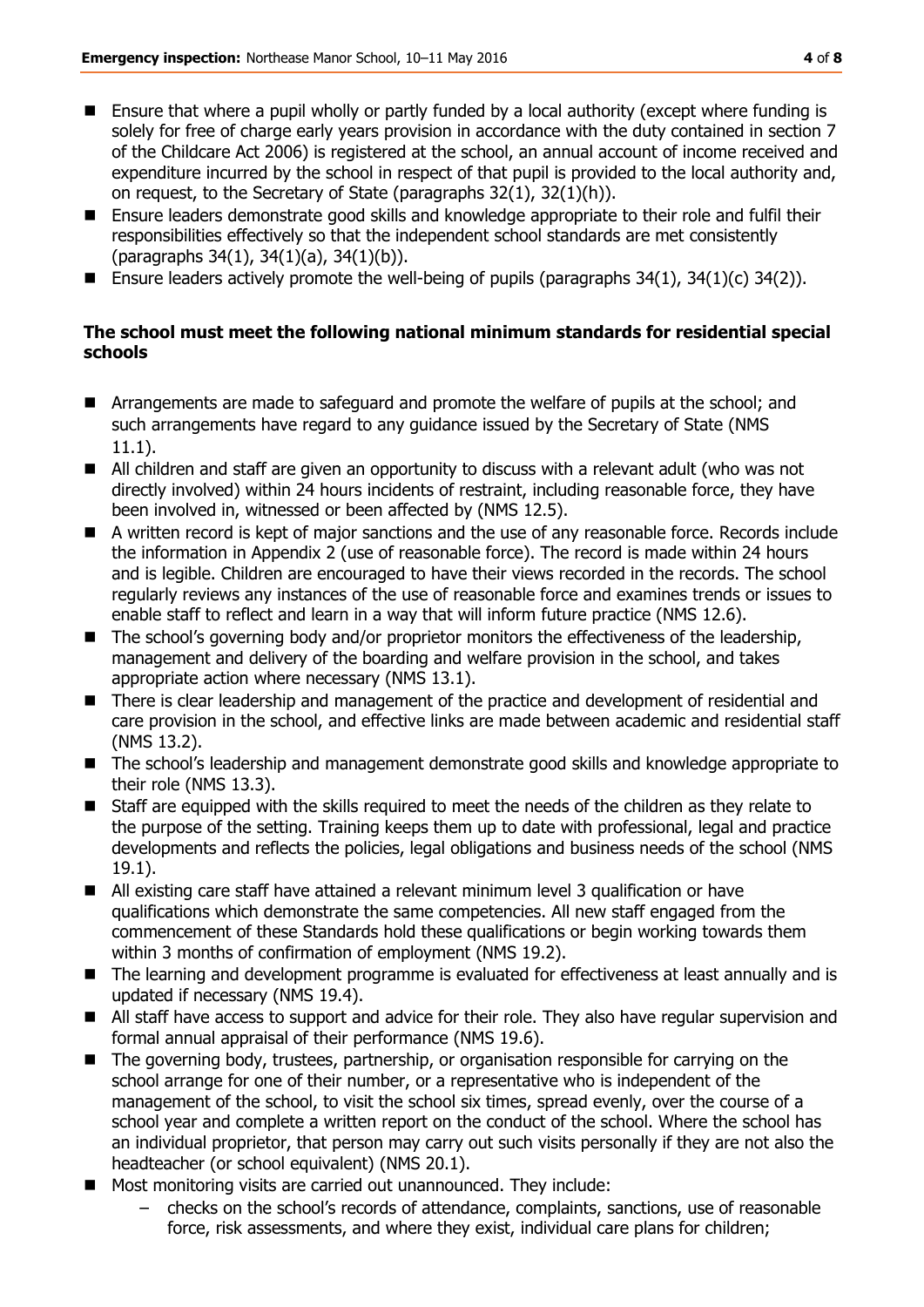- evaluation of the effectiveness of the care provided to children and whether they are safeguarded;
- assessment of the physical condition of the building, furniture and equipment of the school; and
- opportunities for any child or member of staff who wishes to meet the visitor (in private if they wish) (NMS 20.2).
- Written reports of all monitoring visits are provided to the headteacher (or school equivalent) and where applicable the governing body, organisation, or partnership. Reports are also provided to each member of that body (or the appropriate committee of that body), within two weeks and as written by the visitor without amendment or summary. Monitoring reports should be retained by the school and made available during an inspection (NMS 20.3).
- The school produces a written placement plan, agreed as far as is practicable with the child, the child's parents/carers and any placing authority for the child, unless the information is held elsewhere such as in the child's statement of special educational needs. The placement plan identifies the needs of that child that the school should meet and specifies how the school will care for the child and promote their welfare on a day to day basis. Where significant changes are made to the placement plan there is appropriate consultation. Where applicable the plan is consistent with the care plan of the placing authority for any child placed by a local authority. The placement plan is regularly reviewed and amended as necessary to reflect significant changes in the child's needs or progress in his or her development. Where feasible, children in the school are aware of the content of their placement plans, and confirm that the school is providing care for them that is consistent with the plans (NMS 21.1).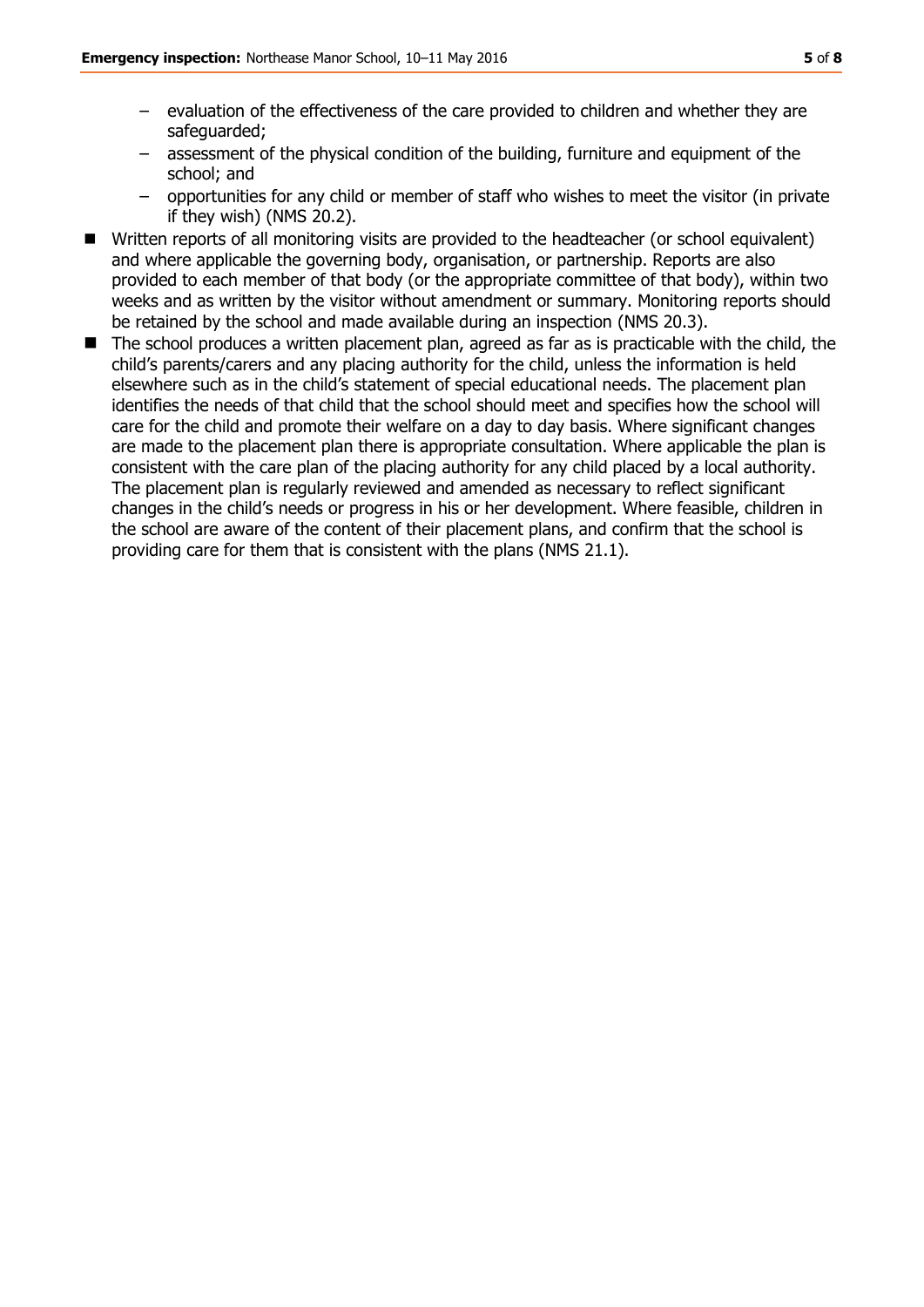## **Inspection team**

| Siân Thornton, lead inspector | Her Majesty's Inspector |
|-------------------------------|-------------------------|
| Jennie Christopher            | Social Care Inspector   |
| <b>Helen Humphries</b>        | Her Majesty's Inspector |

# **Information about this school**

- Northease Manor School is a co-educational independent special school which provides for potentially able pupils who have a wide range of special educational needs or disability. These include autistic spectrum conditions, dyslexia and dyscalculia, as well as emotional behavioural and social communication difficulties.
- The school opened in 1963 and offers day and weekly boarding for children aged between 10 and 19 years. The school also offers flexible boarding arrangements. It is set in open grounds within the East Sussex countryside.
- There are currently 89 pupils on roll, of whom 79 have an education, health and care plan or statement of special educational needs. The majority of pupils are boys.
- **Pupils are taught in small classes according to age and ability. A range of professional support,** including speech and language therapy, occupational therapy and counselling is provided.
- An interim headteacher joined the school at the end of March 2016. The previous headteacher left in February 2016.
- The school uses no alternative provision.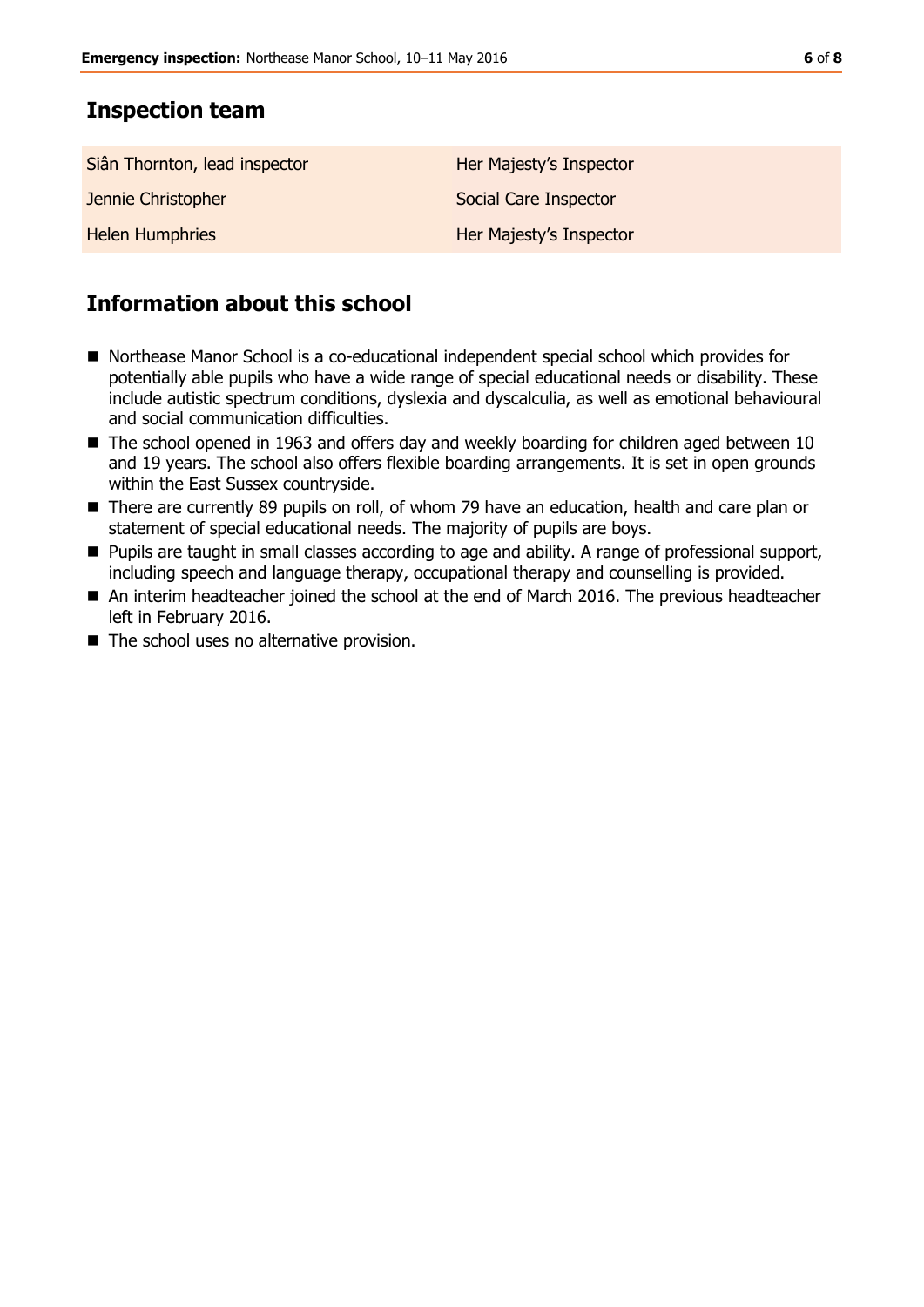| <b>School details</b>               |          |  |
|-------------------------------------|----------|--|
| Unique reference number             | 114645   |  |
| Social care unique reference number | SC050107 |  |
| <b>Inspection number</b>            | 10017840 |  |
| <b>DfE registration number</b>      | 845/6028 |  |

This inspection was conducted at the request of the registration authority for independent schools. It was carried out under section 109(1) and (2) of the Education and Skills Act 2008. The inspection of residential provision was carried out under the Children Act 1989, as amended by the Care Standards Act 2000, having regard to the national minimum standards for residential special schools.

| <b>Type of school</b>                           | Independent                            |
|-------------------------------------------------|----------------------------------------|
| <b>School status</b>                            | Independent residential special school |
| <b>Age range of pupils</b>                      | $10 - 19$                              |
| <b>Gender of pupils</b>                         | Mixed                                  |
| Gender of pupils in the sixth form              | Mixed                                  |
| <b>Number of pupils on the school roll</b>      | 89                                     |
| Of which, number of pupils in the sixth<br>form | 6                                      |
| <b>Number of part time pupils</b>               | 0                                      |
| <b>Number of boarders on roll</b>               | 28                                     |
| <b>Proprietor</b>                               | The governing body                     |
| <b>Chair</b>                                    | Dereck Wade                            |
| <b>Headteacher</b>                              | Janet Felkin                           |
| Date of previous school inspection              | 2 February 2016                        |
| <b>Annual fees (day pupils)</b>                 | £20,817                                |
| <b>Annual fees (boarders)</b>                   | £28,329                                |
| <b>Telephone number</b>                         | 01273 472915                           |
| <b>Fax number</b>                               | 01273 472202                           |
| <b>Email address</b>                            | pa2headteacher@northease.co.uk         |